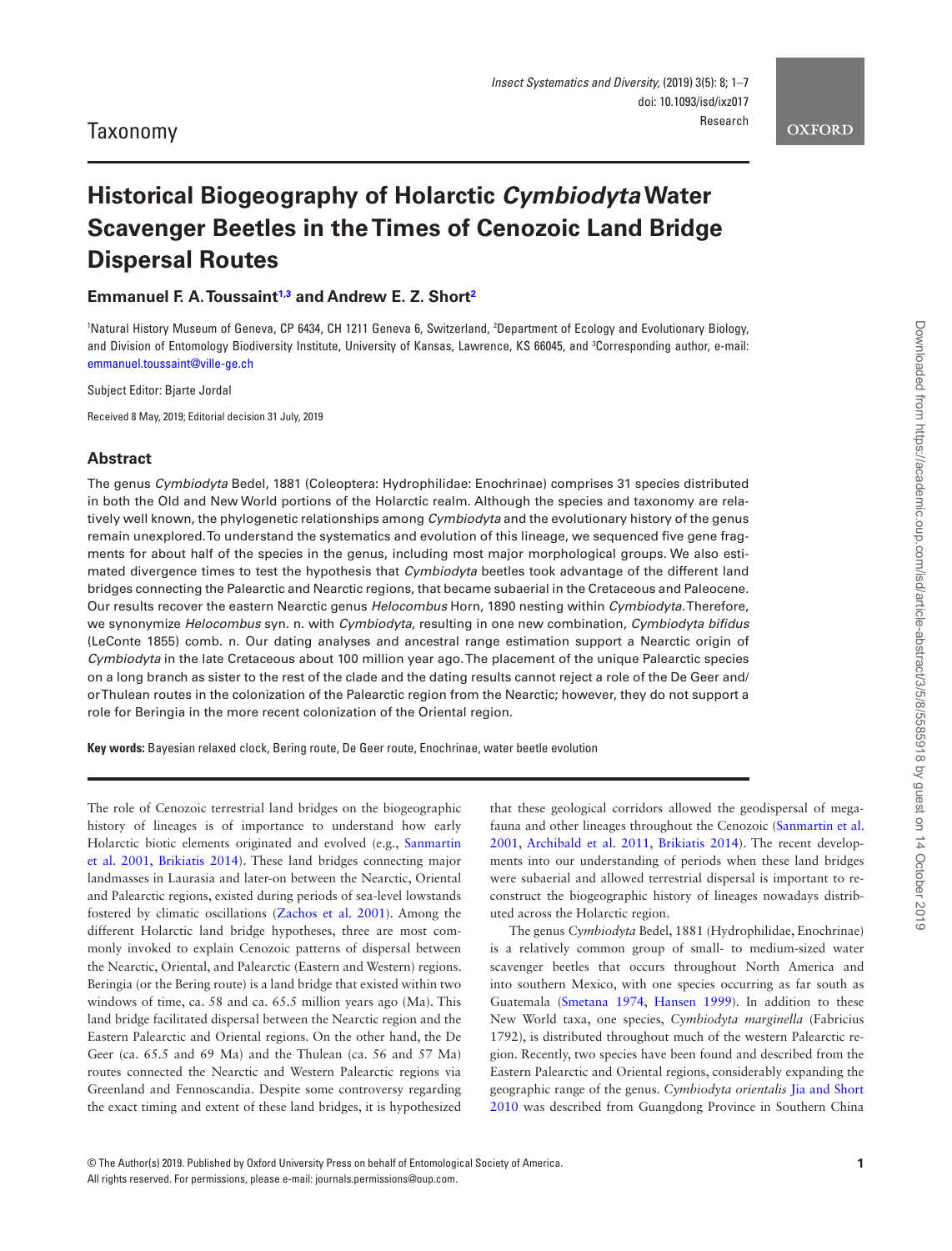as the first representative of the genus in the Oriental region [\(Jia](#page-6-5)  [and Short 2010](#page-6-5), [Jia 2014\)](#page-6-6). This species was originally only known from females found in small temporary pools with grass and fallen leaves until the males could be identified in 2014 from a wet cliff in the surroundings of the original pool, confirming the preference of this species for seepage habitats ([Jia 2014\)](#page-6-6). More recently still, *Cymbiodyta lishizheni* [Jia and Lin 2015](#page-6-7) was described from Jiangxi Province in southeastern China on wet rock seepages, similar to the habitat of *C. orientalis*. This lineage represents the second and only additional species described from this region to date [\(Jia and Lin](#page-6-7)  [2015](#page-6-7)). We include in our phylogeny a third (and likely undescribed) Asian species from Malaysia. *Cymbiodyta* species are found in a variety of habitats, most often occurring in forested streams and pools with abundant detritus, although they may be found in river margins and a few are known to prefer springs or seepage habitats [\(Smetana](#page-6-3)  [1974](#page-6-3)). Notably, *Cymbiodyta* is the only genus of water scavenger beetles with its center of diversity in North America. Other genera of Hydrophilidae that have comparatively large numbers (greater than five species) of Nearctic species (e.g., *Berosus* Leach, 1817, *Enochrus* Thomson, 1859, *Tropisternus* Solier, 1834, *Laccobius* Erichson, 1837) occur at even higher levels of diversity elsewhere.

In recent comprehensive molecular phylogenies of the family Hydrophilidae by [Short and Fiká](#page-6-8)ček (2013), [Toussaint et al. \(2016\)](#page-6-9), and [Toussaint and Short \(2018\)](#page-6-10), the two included species of *Cymbiodyta*, the Palearctic *C. marginella* and the Nearctic *C. semistriata*, were recovered as paraphyletic with respect to *Helocombus* [Horn, 1890,](#page-6-11) a monotypic genus that occurs in woodland pools in eastern North America. The two genera formed a clade recovered as sister to the rest of the subfamily Enochrinae. In [Toussaint et al. \(2016\)](#page-6-9) and [Toussaint](#page-6-10)  [and Short \(2018\),](#page-6-10) this clade (i.e., *Cymbiodyta* + *Helocombus*) was estimated to have originated ca. 120 Ma in the Lower Cretaceous. However, the reduced taxon sampling prevented us from testing the mechanisms responsible for the widespread geographic range of this genus in the Holarctic region.

Here, we use substantially expanded taxon sampling of the genus *Cymbiodyta* from throughout its range to 1) test the monophyly of the genus with respect to *Helocombus*, and 2) reconstruct the biogeographic history of the genus to test hypotheses of dispersal and vicariance that may have shaped its distribution between the various regions in which it is found.

## **Materials and Methods**

#### Taxon Sampling and Morphology

For the molecular data set, we included 12 species of the genus *Cymbiodyta* out of the 31 described. We include one species from Asia (Malaysia) that was only known to us by a single female specimen. It does not appear to be one of the two described Asian species as both those species have 10 complete rows of punctate elytral striae, while our voucher specimen only has serial striae on the lateral half of each elytron. We were not able to positively identify one voucher of *Cymbiodyta* from Oregon (United States), but do not believe it to be a new species. We also included representatives of other genera of the subfamily Enochrinae as outgroups ([Table 1\)](#page-2-0). Specimens for molecular analysis were preserved in 96% ethanol and kept frozen at −20°C, and were prepared for extraction by separating the thorax and abdomen between the pronotum and elytra using sterilized forceps. Total genomic DNA was extracted from entire beetles with blood and tissue kits (Qiagen Inc., Valencia, CA) according to the smanufacturer instructions and subsequently stored at −20°C. We used the PCR protocols listed in [Table 2](#page-3-0) to amplify and sequence the

following five gene fragments: cytochrome oxidase subunit 1 (COI, 810 bp), carbamoyl-phosphate synthetase 2 (CAD, 711 bp), histone 3 (H3, 333 bp), 18S (~1,784 bp) and 28S (~1,003 bp). The DNA sequences were edited in Geneious R8.1.8 (Biomatters, [http://www.](http://www.geneious.com/) [geneious.com/\)](http://www.geneious.com/), aligned using Muscle ([Edgar 2004](#page-6-12)), and the reading frames checked in Mesquite 3.31 (build 859; [http://mesquiteproject.](http://mesquiteproject.org) [org](http://mesquiteproject.org)). New sequences were deposited in GenBank (see [Table 1\)](#page-2-0).

## Molecular Phylogenetics

We used maximum likelihood (ML) and Bayesian inference (BI) to reconstruct phylogenetic relationships using the concatenated data set comprising the five gene fragments. For both the ML and BI analyses, the partitions and corresponding optimal models of substitution were searched under PartitionFinder 2.1.1 [\(Lanfear et al. 2017](#page-6-13)) using the '*greedy*' algorithm and the set of models corresponding to the different programs used (see below). The Akaike information criterion corrected (AICc) was used to compare the fit of the different models of substitution. The ML analyses were performed using IQ-TREE 1.5.5 [\(Nguyen et al. 2015\)](#page-6-14). The data set was partitioned with the PartitionFinder 2.1.1 scheme and the best-fit models of substitution were searched using the '*Auto*' function on the IQ-TREE web server based on the AICc. We performed 1,000 ultrafast bootstrap replicates [\(Minh et al. 2013](#page-6-15)) and 1,000 SH-aLRT replicates [\(Guindon et al.](#page-6-16)  [2010](#page-6-16)) to investigate nodal support across the topology.

The BI analyses were performed using MrBayes 3.2.6 [\(Ronquist](#page-6-17)  [et al. 2012\)](#page-6-17) as implemented in CIPRES [\(Miller et al. 2010\)](#page-6-18). Two simultaneous and independent runs consisting of four MCMC chains (one cold and three incrementally heated) were run for 40 million generations, with a tree sampling every 5,000 generations to calculate posterior probabilities (PP). We assessed convergence of the runs by investigating the average standard deviation of split frequencies and effective sample size (ESS) of all parameters in Tracer 1.6 [\(http://BEAST.bio.ed.ac.uk/Tracer\)](http://BEAST.bio.ed.ac.uk/Tracer). A value of ESS > 200 was acknowledged as a good indicator of convergence. All posterior trees that predated the time needed to reach a log-likelihood plateau were discarded as burn-in, and the remaining samples were summarized to generate a 50% majority rule consensus tree.

## Divergence Time Estimates

We used BEAST 1.8.4 ([Drummond et al. 2012](#page-6-19)) to infer absolute divergence time estimates using the concatenated molecular matrix. We set up multiple analyses in BEAUti 1.8.4 [\(Drummond et al. 2012\)](#page-6-19), to assess the importance of clock partitioning, and tree model choice on downstream inferences. The data set was partitioned in five partitions corresponding to the result of a PartitionFinder 2.1.1 analysis based on a priori division of the matrix per locus. The models of nucleotide substitution for each partition were selected in PartitionFinder 2.1.1 with the corresponding set of models. The number of clocks was set in two different ways: 1) one uncorrelated lognormal relaxed clock ([Drummond et al. 2006\)](#page-6-20) for the mitochondrial gene fragment CO1, and another for all nuclear gene fragments; 2) one uncorrelated lognormal relaxed clock for each partition. The continuous-time Markov chain (CTMC) rate reference prior ([Ferreira and Suchard](#page-6-21)  [2008](#page-6-21)) was specified for the ucld.mean rates of the different clocks. The tree model was set to birth–death [\(Gernhard 2008\)](#page-6-22) or Yule [\(Yule](#page-6-23)  [1925](#page-6-23), [Gernhard 2008\)](#page-6-22) in distinct analyses. The age of the node corresponding to the split between *Guyanobius* Spangler, 1986 and the rest of the sampled species [\(Fig. 1](#page-3-1)) was constrained to the interval [108.6–178.4] corresponding to the 95% credibility interval inferred in [Toussaint et al. \(2016\)](#page-6-9) for the origin of Enochrinae. The IQ-TREE topology was enforced as a fixed topology by manually editing the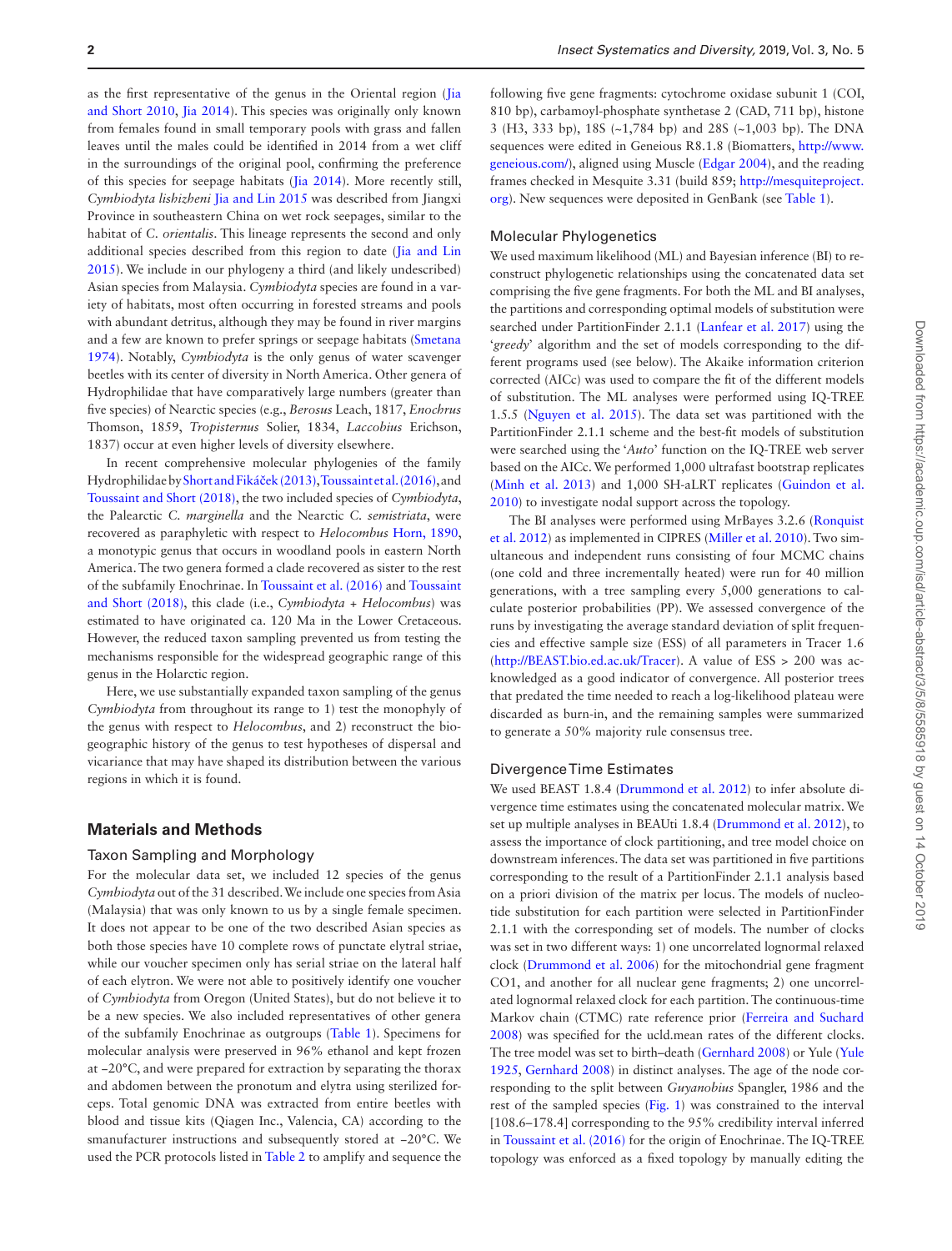| Genus      | Species         | Code           | CO <sub>1</sub>   | 18S             | 28S             | CAD                                   | H <sub>3</sub>           | Locality (collecting event)                                          |
|------------|-----------------|----------------|-------------------|-----------------|-----------------|---------------------------------------|--------------------------|----------------------------------------------------------------------|
| Anacaena   | solstitialis    | MSC1815        | $\sim$<br>KC93522 | KC934998        | KC992528        | $\overline{\phantom{a}}$              | $\overline{\phantom{a}}$ | Costa Rica: Alajuela Prov., Florencia (AS-04-049)                    |
| Anacaena   | suturalis       | MSC1816        | KC935226          | KC935001        | KC992531        | I                                     |                          | United States: Maryland: Allegany Co., Little<br>Orleans (AS-04-068) |
| Cymbiodyta |                 | SLE0463        | MN170784          | MN118006        |                 |                                       | MN170796                 | Malaysia: Negeri Selangor                                            |
| Cymbiodyta | beckeri         | <b>SLE1111</b> | MN170786          | <b>MN118003</b> | <b>MN118008</b> | <b>MN118015</b>                       | MN170794                 | United States: Kansas: Douglas Co., Lawrence                         |
| Cymbiodyta | chamberlaini    | SLE0986        | MN170788          | MN118002        | MN118010        | MN118017                              | MN170801                 | United States: Pennsylvania: Lebanon Co., Lebanon                    |
| Cymbiodyta | fraterculus     | <b>SLE0988</b> | MN170783          | MN118004        | MN118007        | $\begin{array}{c} \hline \end{array}$ | MN170797                 | United States: Texas: Jeff Davis Co., Davis Mtns                     |
|            |                 |                |                   |                 |                 |                                       |                          | $(AS-0.3-0.19)$                                                      |
| Cymbiodyta | imbellis        | <b>SLE0985</b> | MN170780          | MN117997        | <b>MN118013</b> | MN118019                              | MN170793                 | United States: California: Napa Co., Calistoga<br>$(AS-03-063)$      |
| Cymbiodyta | marginella      | <b>FUSE</b>    | AM287088          | AM287126        | AM287134        |                                       | MN170790                 | Germany                                                              |
| Cymbiodyta | punctatostriata | SLE0987        | MN170781          | MN117998        | I               | MN118020                              | MN170798                 | United States: California: Napa Co., Calistoga                       |
|            |                 |                |                   |                 |                 |                                       |                          | $(AS-03-063)$                                                        |
| Cymbiodyta | semistriata     | AES0013        | KC935252          | KC935029        | KC992557        | $\mid$                                |                          | United States: Maryland: Allegany Co., Little<br>Orleans (AS-04-068) |
| Cymbiodyta | dorsalis        | SLE1223        | MN170782          | MN117999        | <b>MN118014</b> | MN118021                              | MN170799                 | United States: Oregon: Josephine Co., Cave                           |
|            |                 |                |                   |                 |                 |                                       |                          | Junction (US16-0906-06A                                              |
| Cymbiodyta | sp.             | SLE1224        | MN170789          | MN118000        | <b>MN118011</b> | I                                     | MN170803                 | United States: Oregon: Douglas Co., Glendale<br>$(US16-0906-04A)$    |
| Cymbiodyta | toddi           | <b>SLE1065</b> | MN170785          | <b>MN118005</b> | MN118009        | MN118016                              | MN170795                 | United States: Kansas: Douglas Co., Lawrence                         |
| Cymbiodyta | vindicata       | SLE0984        | MN170787          | MN118001        | MN118012        | <b>MN118018</b>                       | MN170802                 | United States: New York: Tompkins Co., Ithaca                        |
|            |                 |                |                   |                 |                 |                                       |                          | $(AS-04-060)$                                                        |
| Enochrus   | ochraceus       | SLE0248        | KC935260          | KC935036        | KC992564        |                                       | MN170792                 | United States: Delaware: New Castle Co., Newark                      |
| Enochrus   | testaceus       | GenBank        | AM287089          | AJ810719        | AJ810754        |                                       |                          | Germany                                                              |
| Guyanobius | lacuniventris   | SLE0024        | KC935267          | KC935043        | KC992571        |                                       |                          | Venezuela: Merida States                                             |
| Helocombus | bifidus         | <b>FUSE</b>    | KC935272          | KC935048        | KC992576        |                                       | MN170791                 | United States: Delaware: New Castle Co., Newark                      |
| Notionotus | liparus         | MSC1820        | KC935293          | KC935073        | KC992598        |                                       | MN170800                 | Venezuela: Aragua State: Henri Pittier National                      |
|            |                 |                |                   |                 |                 |                                       |                          | Park (AS-06-023)                                                     |
|            |                 |                |                   |                 |                 |                                       |                          |                                                                      |

<span id="page-2-0"></span>Table 1. Taxon sampling, indicating the nuclear and mitochondrial loci analyzed for each taxon **Table 1.** Taxon sampling, indicating the nuclear and mitochondrial loci analyzed for each taxon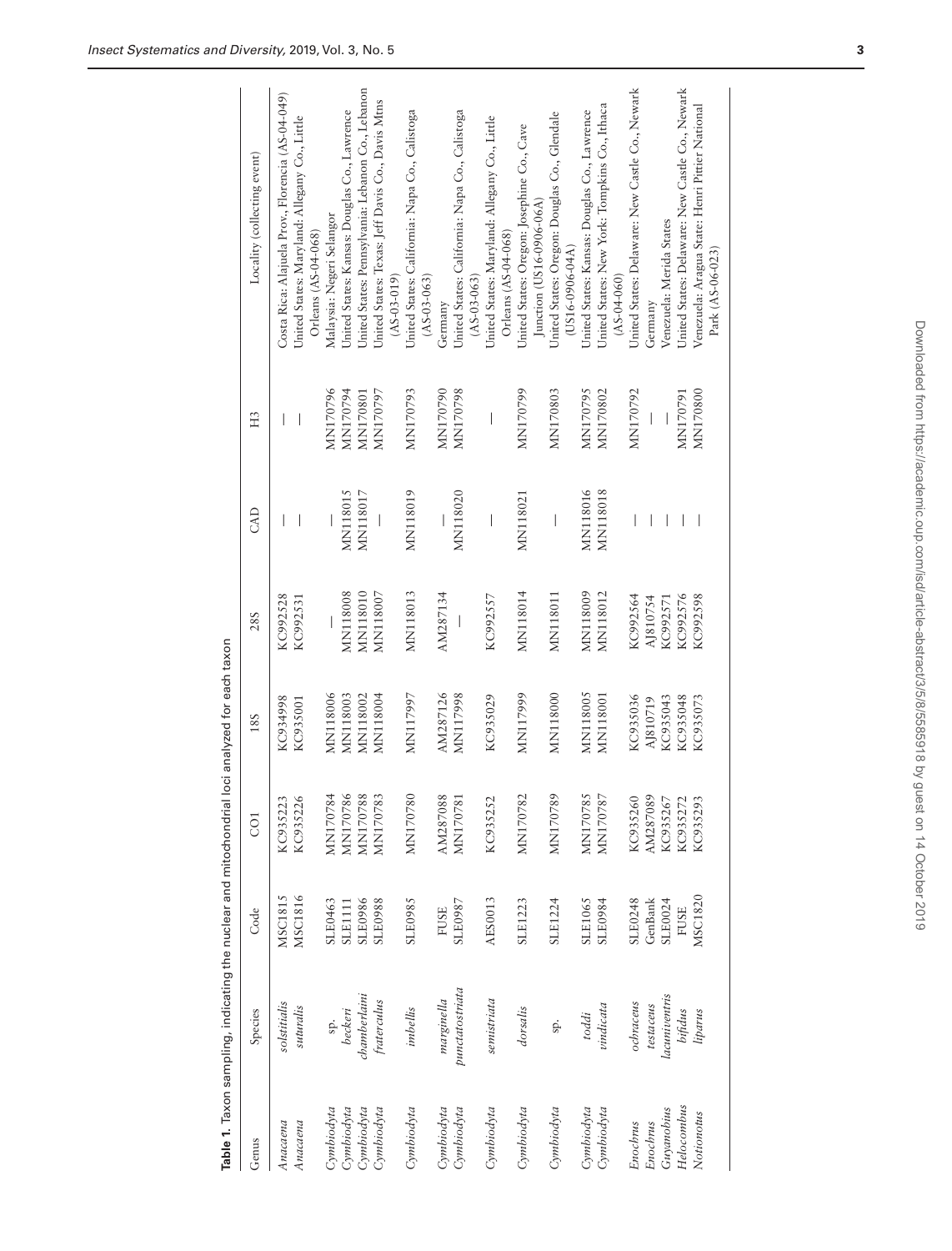BEAUti.xml files. All analyses were run twice to detect potential local optima and ensure convergence. The runs consisted of 50 million generations with a tree and parameter sampling every 5,000 generations, resulting in 10,000 posterior samples. To compare the different analyses, we calculated the marginal likelihood of each run using the path sampling/stepping-stone sampling ([Baele et al. 2013](#page-6-24)) implemented in BEAST 1.8.4. These analyses were performed with default parameters. Specifically, we used 100 path steps, with chains running for 1 million generations, with a log-likelihood sampled every 1,000 generations, and with a beta distribution of path steps. All analyses were run on the CIPRES Science Gateway cluster [\(Miller et al. 2010\)](#page-6-18). The

<span id="page-3-0"></span>**Table 2.** Comparison of BEAST run marginal likelihoods

| Analysis       | Clock<br>partitions | Tree model  | <b>BEAST MLE</b> | <b>SS MLE</b> |
|----------------|---------------------|-------------|------------------|---------------|
| A <sub>1</sub> |                     | Yule        | $-17,438.37$     | $-16,957.44$  |
| A2             | 2                   | Birth-death | $-17,212.54$     | $-16,645.09$  |
| A <sub>3</sub> |                     | Yule        | $-17,747.10$     | $-16,994.17$  |
| A <sub>4</sub> | 5                   | Birth-death | $-17,529.48$     | $-16,951.88$  |
|                |                     |             |                  |               |

convergence of the runs, mixing of the chains, and ESS were checked in Tracer 1.6 (<http://BEAST.bio.ed.ac.uk/Tracer>). The maximum clade credibility chronograms were generated in TreeAnnotator 1.8.4 [\(Drummond et al. 2012\)](#page-6-19), with the posterior samples of each analysis after applying a conservative burn-in of 25%.

# Ancestral Range Estimation

To understand the directionality of colonization events in *Cymbiodyta*, we conducted ancestral range estimation and root ancestral state optimization in an ML framework. We reconstructed ancestral ranges under the Dispersal Extinction Cladogenesis (DEC) model as implemented in Lagrange v. 20130526 [\(Ree et al. 2005,](#page-6-25) [Ree and Smith 2008](#page-6-26)), to run comparative root optimizations. The best maximum credibility clade chronogram obtained in BEAST (see Results) was used after removing all outgroups. We considered three biogeographic regions: Nearctic (N), Oriental (O), and Palearctic (P). The adjacency and dispersal rate scaler matrices were left unconstrained because the objective was to test the potential role of ancient Cenozoic land bridges as facilitator of dispersal in *Cymbiodyta*. A 2-log likelihood unit threshold was used to select the preferred root ancestral state [\(Ree et al. 2005](#page-6-25), [Ree and Smith 2008](#page-6-26)).



<span id="page-3-1"></span>**Fig. 1.** Molecular phylogeny of the genus *Cymbiodyta* and phylogenetically closely related genera. MrBayes topology inferred based on the concatenated data set of five gene fragments. Nodal support for each node resulting from the MrBayes and IQ-TREE analyses is given following the inserted caption. A picture of *Cymbiodyta marginella* (Fabricius, 1792) is presented (Credit: Udo Shmidt).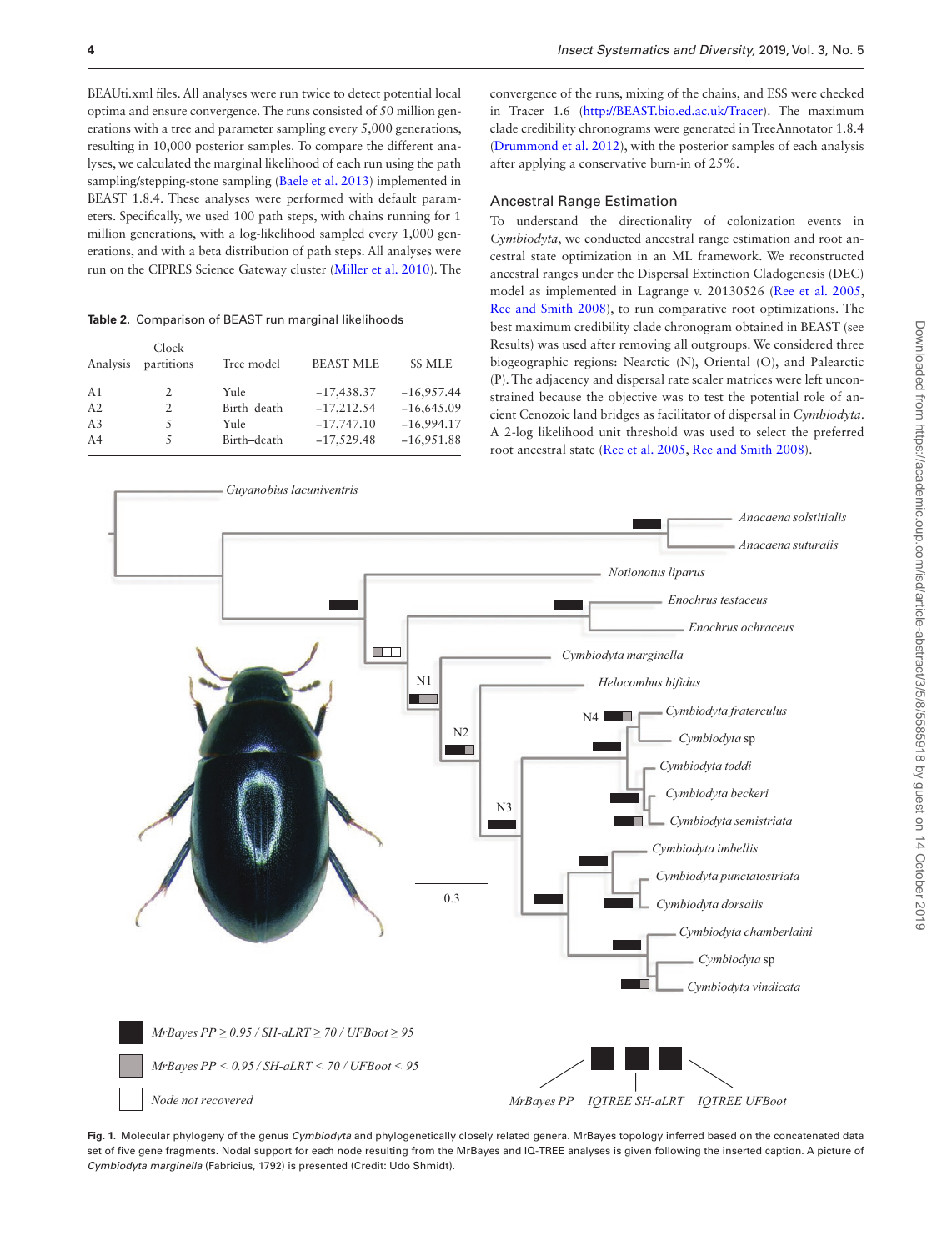## **Results and Discussion**

#### Phylogenetic Relationships

Both BI and ML analyses recovered identical in-group tree topologies, with almost all nodes strongly supported [\(Fig. 1](#page-3-1)). *Cymbiodyta* was recovered as paraphyletic with respect to *Helocombus bifidus* in both BI and ML analyses with strong support. Specifically, the single known Palearctic species was resolved as sister to *Helocombus* and all remaining *Cymbiodyta* taxa, in line with previous molecular phylogenies ([Short and Fiká](#page-6-8)ček 2013, [Toussaint et al. 2016,](#page-6-9) [Toussaint and Short 2018\)](#page-6-10). *Helocombus* was then found to be sister to the remaining *Cymbiodyta* species. The single Asian taxa included in our analysis *Cymbiodyta* sp. SLE0463 are found to be deeply nested with the otherwise Nearctic clade of *Cymbiodyta*.

#### Taxonomic Implications

Cymbiodyta Bedel, 1881

*Hydrocombus* Sharp, 1882 (syn: [Horn, 1890\)](#page-6-11)

*Helocombus* [Horn, 1890](#page-6-11) new synonymy

*Cymbiodyta* and *Helocombus* share a synapomorphy unique to the entire Hydrophiloidea in a reduction in the number of mesoand metatarsomeres from five to four, giving them a 5-4-4 tarsal formula (virtually all other hydrophilids are 5-5-5, with males of *Berosus* being 4-5-5). Combined with sharing a similar aedeagal form (simple, trilobed with an elongated basal piece, broad median lobe, and similarly tapering parameters) and habitat, their close relationship was expected. Indeed, when erecting the genus *Helocombus* for *H. bifidus*, [Horn \(1890\)](#page-6-11) remarked that another recourse would be to 'continue it with *Cymbiodyta*'. He chose not to do so because of 1) the strongly elevated mesosternum (he presumed laminate in existing *Cymbiodyta*), 2) its long maxillary palps (he presumed shorter in *Cymbiodyta*), and 3) the slightly toothed claws in the males (he presumed not sexually dimorphic in *Cymbiodyta*). Over the next 129 yr, *Cymbiodyta* and *Helocombus* have been maintained as valid and their circumscriptions unchanged. However, in that intervening time, no new *Helocombus* have been found, whereas the number of *Cymbiodyta* has grown from 10 to 31, revealing an ever-increasing variation in the form of the mesosternum, palps, and claws among other characters. Indeed, none of these three characters can now be used to separate the two genera as originally propositioned by [Horn \(1890\)](#page-6-11). Instead, *Helocombus* has been largely maintained as a valid genus due to its larger size (larger than any known *Cymbiodyta*) and its deeply grooved elytra (not known in any co-occurring *Cymbiodyta*). However, some species of *Cymbiodyta* from the western United States [e.g., *C. punctatostriata* (Horn, 1873)] also have deeply sulcate elytra. Indeed, when body size alone is excluded, there are no known adult morphological characters that would be candidate synapomorphies to separate *Helocombus* from *Cymbiodyta* as currently defined. Although the larvae of the Cymbiodyta–*Helocon* scribed), there may be *C. marginella*: although

| nbus clade are very poorly known (4 of 32 de-<br>e one putative character unique to the Palearctic<br>ugh the larval account of C. <i>marginella</i> is not | $(LnL = -15.39)$ origin. The biogeographic pattern within the phyl-<br>ogeny is extremely conserved with all nodes within the phylogeny<br>having an ancestral range in the Nearctic region (Fig. 2). |
|-------------------------------------------------------------------------------------------------------------------------------------------------------------|-------------------------------------------------------------------------------------------------------------------------------------------------------------------------------------------------------|
| of BEAST run divergence time estimates                                                                                                                      |                                                                                                                                                                                                       |
|                                                                                                                                                             |                                                                                                                                                                                                       |

<span id="page-4-0"></span>

| Analysis       | Root                   | N1                   | N <sub>2</sub>       | N3                  | N4                    |
|----------------|------------------------|----------------------|----------------------|---------------------|-----------------------|
| A1             | 143.60 (111.41–185.82) | 96.02 (71.15–130.26) | 85.58 (61.86–116.49) | 70.01 (50.94–96.59) | 26.60 (15.48–40.71)   |
| A2             | 144.89 (110.17–186.97) | 96.07 (69.59–130.14) | 85.33 (61.55–117.51) | 69.61 (48.78–96.72) | 26.40 (14.94-40.95)   |
| A <sub>3</sub> | 144.30 (111.55–190.32) | 80.05 (54.47–113.85) | 71.71 (46.17–101.52) | 59.99 (38.63–86.77) | $12.17(5.20 - 21.42)$ |
| A4             | 146.29 (111.19–190.26) | 79.50 (53.45–112.20) | 71.05 (45.03-100.06) | 59.46 (37.46–85.79) | $11.75(4.61 - 20.70)$ |

**5**

published, the mandibles are described in a Masters thesis ([Fiká](#page-6-27)ček [2006](#page-6-27)) as being asymmetrical with regard to the number of interior teeth (two and one), whereas *H. bifidus* and two Nearctic species of *Cymbiodyta* have two interior teeth on each mandible ([Archangelsky](#page-5-1)  [1997](#page-5-1)). The larvae of the remaining 27 *Cymbiodyta* are unknown. Given that the closely related genus *Enochrus* includes lineages with varying numbers of mandibular teeth and no larger phylogeny exists to put this character into context, it is not possible to establish which state is derived or simply pleisiomorphic at this time.

To resolve the issue of a paraphyletic *Cymbiodyta*, we have chosen the simplest and most morphologically supported option of synonymizing *Helocombus* syn. n. with *Cymbiodyta* to maintain the monophyly of the latter. This creates a single new combination, *Cymbiodyta bifidus* (LeConte, 1855) comb. n., and establishes the tarsal formula 5-4-4 as a unique synapomorphy for *Cymbiodyta* sensu n. Other options for changing the classification require far more nomenclatural changes and would create genera without known diagnosable synapomorphies: to maintain *Helocombus* as a valid genus, *Cymbiodyta* would need to be split into two genera with *C. marginella* (as the type species of *Cymbiodyta*) placed in its own monotypic genus and the name *Hydrocombus* (currently a synonym of *Cymbiodyta*) would need to be resurrected for the remaining 30 species, creating 27 new combinations. However, there are no known adult characters that would serve as synapomorphies for the three respective genera. Another solution would have been to narrow *Cymbiodyta* to consist of only *C. marginella*, with the remaining taxa (*Helocombus* and the Nearctic and Asian *Cymbiodyta*) moved to the resurrected name *Hydrocombus* (*Hydrocombus* is an older name than *Helocombus*). This would also create a few dozen new combinations and create genera without clear synapomorphies. Therefore, we rejected these options.

#### Evolution of Cymbiodyta

Our BEAST dating analyses converged well and the one with two clocks and a birth–death tree model (A2, see [Table 2](#page-3-0)) was preferred based on comparison of marginal likelihoods ([Table 2\)](#page-3-0). The chronogram resulting from this analysis is presented in [Fig.](#page-5-2)  [2](#page-5-2). This dating analysis indicates that the divergence between *C. marginella* and the remaining species of *Cymbiodyta* (including *Helocombus*) occurred in the Upper Cretaceous ca. 96 Ma (95% confidence interval: 69.59–130.14 Ma; [Table 3\)](#page-4-0). This estimate is slightly younger than the ones from [Toussaint et al. \(2016\)](#page-6-9) and [Toussaint and Short \(2018\),](#page-6-10) likely due to the use of secondary calibrations in this study and of multiple fossil calibrations in the two other ones. However, these differences in divergence time estimates are unlikely to change the biogeographic implications within *Cymbiodyta* (see below). The DEC analyses significantly supported a Nearctic origin of *Cymbiodyta* (log-likelihood [LnL] = −12.56) when compared with an Oriental (LnL =  $-17.83$ ) or Palearctic

Median age estimates with 95% credibility interval in millions of years.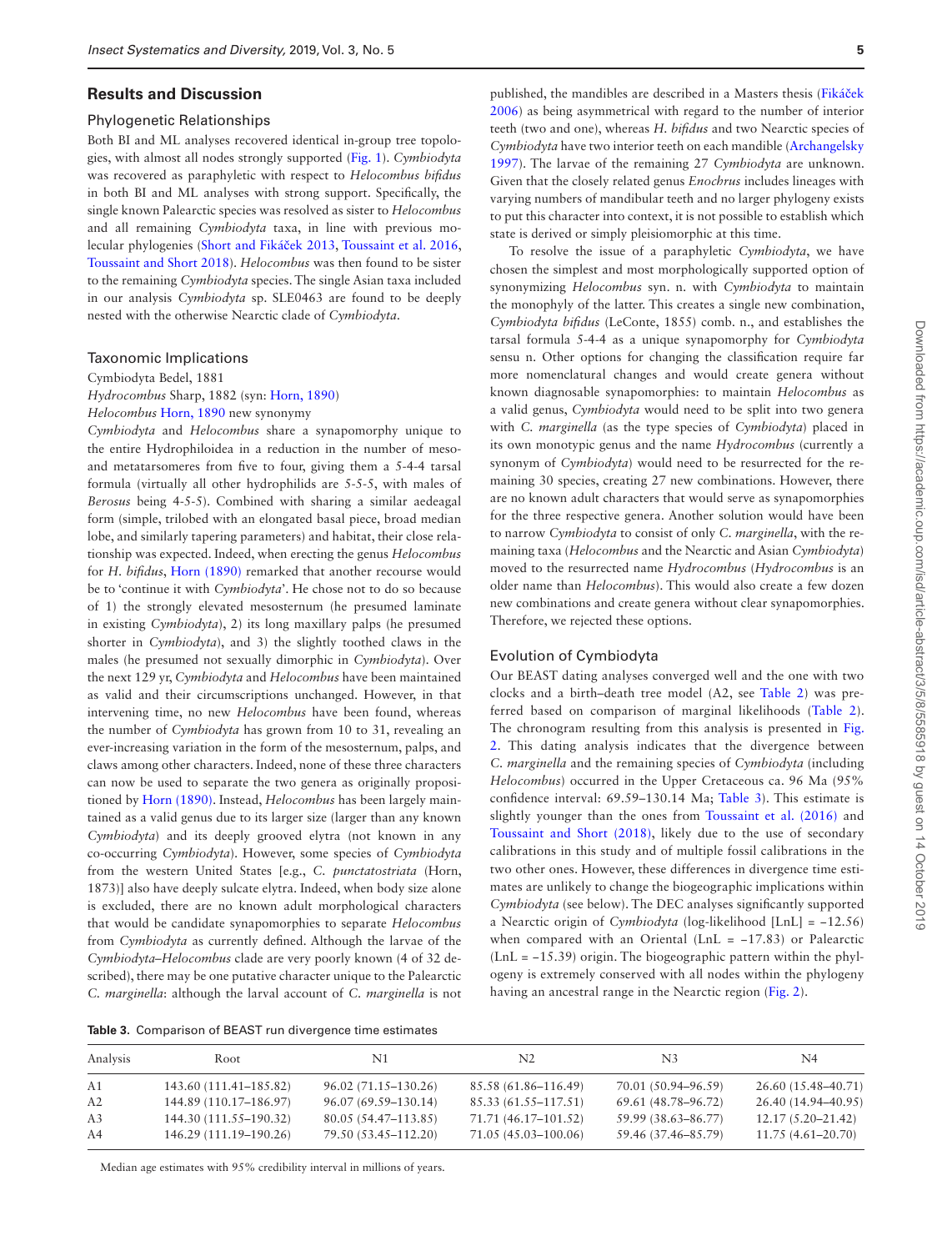

<span id="page-5-2"></span>**Fig. 2.** Bayesian median divergence time estimates of *Cymbiodyta.* Maximum clade credibility chronogram resulting from the best BEAST analysis using secondary calibrations with outgroups pruned. The credibility intervals are indicated with gray horizontal boxes. The best ancestral range estimation scheme from the DEC analyses is presented with the most likely ancestral range for each node along the phylogeny of the genus. Color codes follow the inserted caption.

Our dating and biogeographic analyses suggest an origin of *Cymbiodyta* in the Nearctic region about 100 Ma, when the Nearctic and western Palearctic regions were connected by land within Laurasia [\(Seton et al. 2012\)](#page-6-28). Although our data recover the Nearctic region as the most likely ancestral range with significant likelihood difference, additional sampling in particular among Enochrinae will be needed to test this hypothesis in a more comprehensive framework. An origin in the Palearctic region would also be plausible but is not preferred by our data. The range evolution of the genus is fully conserved throughout geological times ([Fig. 2](#page-5-2)), indicating a geographic stasis in the Nearctic region with 'in situ' diversification most likely caused by fine-scale allopatric speciation events that cannot be investigated without a denser sampling across Nearctic *Cymbiodyta*. We infer a comparatively recent dispersal toward the Oriental region in the past 30 Ma. This dating is compatible with landmass configuration at that time because the Oriental and Nearctic regions were geographically close albeit separated by a water corridor ([Seton](#page-6-28)  [et al. 2012](#page-6-28)). However, our divergence time estimates are incompatible with a Beringian route and associated geodispersal colonization that would require a split between the Nearctic and Oriental lineages ca. 58 or 65.5 Ma [\(Brikiatis 2014](#page-6-1)). The credibility interval we estimate for this particular split does not overlap with the existence of a Beringian land bridge in the Eocene, and therefore oversea dispersal is the most likely scenario based on our data ([Fig. 2\)](#page-5-2). The presence of *C. marginella* in the Palearctic is probably the result of dispersal

from the Nearctic region; however, considering that this lineage is placed on a long branch and as sister to the rest of the genus, it is not possible to discuss in more detail the possible timing of this event. It is possible that the mechanisms of lineage dispersal from Nearctic to Palearctic are related to land bridges throughout the Cenozoic, albeit it is not possible to disentangle which between the De Geer and Thulean routes would be the most likely explanation for the colonization of this new geographic range.

# **Acknowledgments**

We thank Munetoshi Maruyama and Lars Hendrich for access to Asian and Palearctic material of *Cymbiodyta*. Martin Fikáček and one anonymous reviewer provided helpful feedback that improved the robustness of this manuscript. This study was supported by U.S. National Science Foundation grant DEB-1453452 to A.E.Z.S.

## **References Cited**

- <span id="page-5-1"></span>Archangelsky, M. 1997. Studies on the biology, ecology, and systematics of the immature stages of new world hydrophiloidea (Coleoptera: Staphyliniformia). Bull. Ohio Biol. Surv. 12: ix+207.
- <span id="page-5-0"></span>Archibald, S. B., K. R. Johnson, R. W. Mathewes, and D. R. Greenwood. 2011. Intercontinental dispersal of giant thermophilic ants across the Arctic during early Eocene hyperthermals. Proc. R. Soc. B Biol. Sci. 278: 3679–3686.